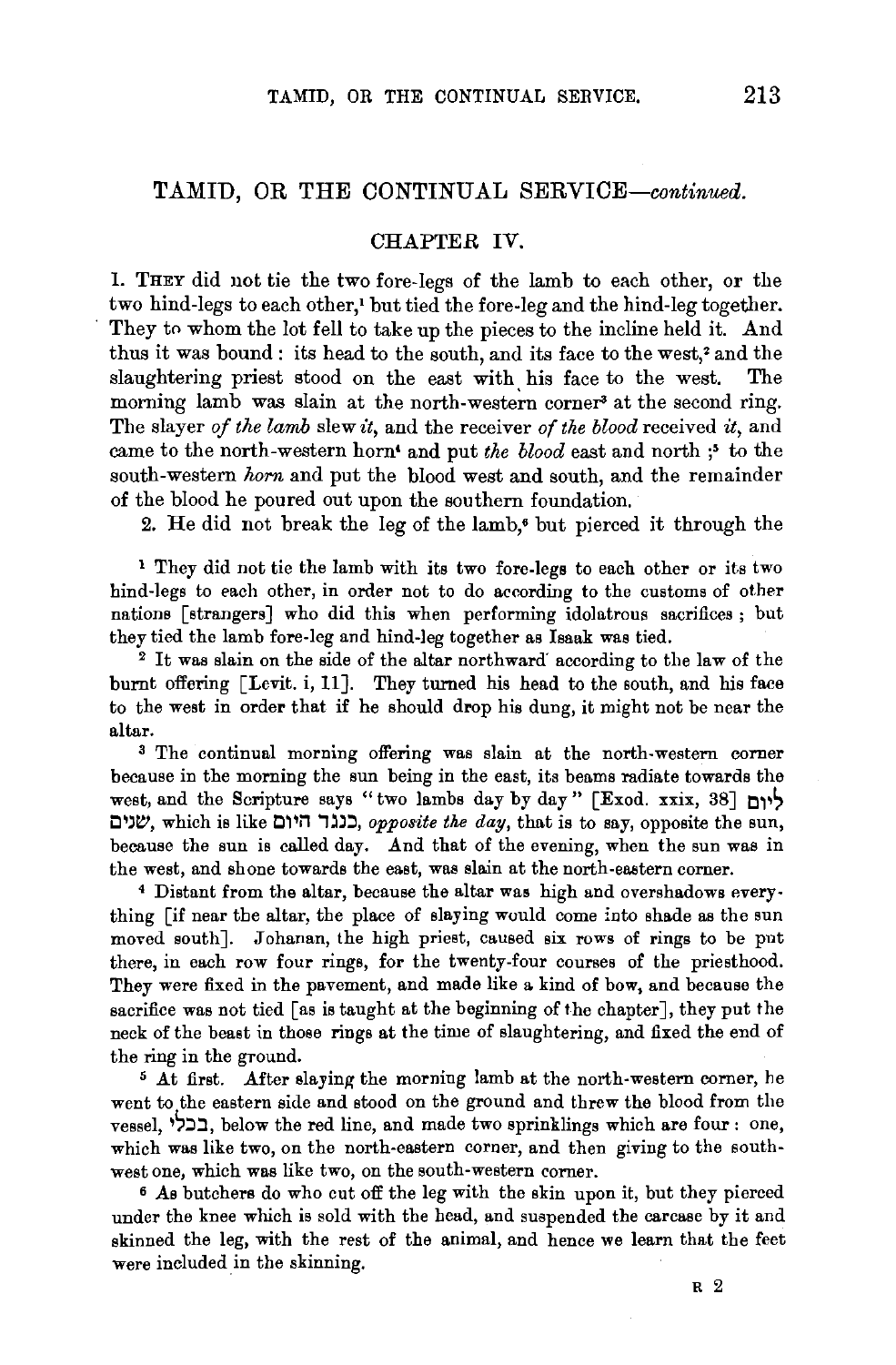knee,<sup> $\tau$ </sup> and hung it up by that. He skinned downwards, until he reached the breast; having reached the breast, he cut off the head and gave it to him to whom the lot fell to take it. He cut off the feet, **לריויר**, and gave them to him to whom the lot fell to take them. Having finished the skinning,<sup>8</sup> he tore the heart and put out its blood. He cut off the forelegs and gave them to him to whom the lot fell to take them. He went up to the right leg and cut it off, and gave it to him to whom the lot fell to take it, and the two testicles with it. He slipt up *the animal* and finding all open before him took the fat<sup>®</sup> of the inwards and put it upon the cut surface<sup>10</sup> of the head, took the inwards and gave it to him to whom the lot fell to wash them. And the stomach they washed<sup>11</sup> in the house of the washings,<sup>12</sup> as much as was required, but the inwards they washed three times<sup>13</sup> at least<sup>14</sup> upon the marble tables which were between the pillars.

3. He took the knife and separated the lung from the liver, and the finger of the liver from the liver, but did not remove it from its place;<sup>15</sup> he then opened the chest, and gave it to him to whom the lot fell to take it. He ascended to the right side and cut it and descended as far as the spine, but he did not touch the spine until he came to the two soft ribs. He cut it off<sup>16</sup> and gave it to him to whom the lot fell to take it with the liver hanging to it. He came to the throat, and left attached to it two ribs on this side and two on that side. He cut it off and gave it to him to whom the lot fell to take it, with the windpipe, the heart and the lung hanging to it. He came to the left side and left attached to it, two soft ribs above and two soft ribs below, and the same to that of the opposite side, so that there were left attached to each of them two above and two below. He cut it off<sup>16</sup> and gave it to him to whom the lot fell to take it, and with it the spine with the spleen hanging to it. And this was the larger portion, but that of the right side was called the larger, because the liver was left hanging to it. He came to the end of the spine, cut it off and gave it to him to whom the

 $7$  'ארכובו $\mathbf{r}$ ' = ' $\mathbf{r}$ ' knee. 8 For he skinned no farther than the breast, on which the skin was still  $left.$ 9 הלר=פד $\frac{1}{2}$ 

<sup>10</sup> And this in the way of honour to the Highest, that the blood of the slaying should not be seen as a defilement.

<sup>11</sup> They washed it by itself from the dung which was in it.<br><sup>12</sup> In a chamber which was in the Sanctuary. They did not wash it with the rest of the inwards in order that they should not be polluted.<br><sup>13</sup> Because the dirt would not go out without pressure as *the intestines* are

narrow. 14 At the very least, and if they desired to wash them more than three times

they did so.

<sup>15</sup> Because it was offered with the end of the spine and the fat tail; and the liver with the right side ; and the lung with the throat and two ribs with it, as is explained in mediately.<br><sup>16</sup> He cut it off near to the spine, but left two ribs above attached to the spine

and two below.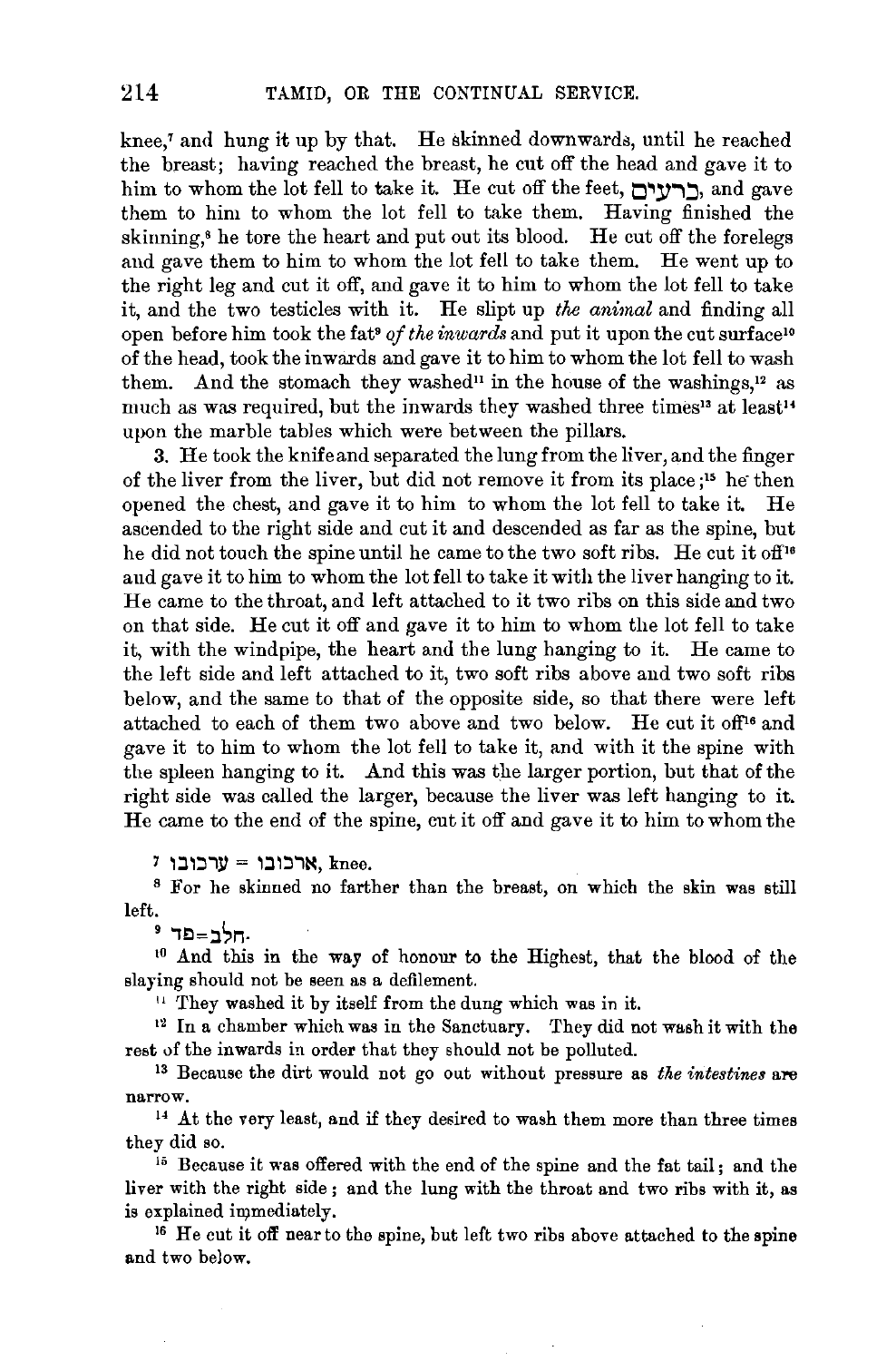lot fell to take it, with the fat of the tail and the finger of the liver, and the two kidneys with it. He took the left leg and gave it to him to whom the lot fell to take it. They were now all standing in a row with the pieces in their hands. The first with the head and the leg, the head in his right hand, with its nose towards his arm and its horns between his fingers and the cut surface upwards, with the fat [of the inwards) placed upon it, and the right leg in his left hand," with the skin surface [that part from which the skin had been taken] outwards.<sup>18</sup> The second with the two fore-legs, the right in his right hand, and the left in his left hand with the skin surface outwards. The third with the end of the spine and the leg, the end of the spine in his right hand and the fat of the tail hanging down between his fingers, and the finger of the liver and the two kidneys with it, the left leg in his left hand with the skin surface outwards. The fourth with the breast and throat, the breast in his right hand, and the throat in his left hand, and the ribs which were attached to it between his fingers. The fifth with the two sides, the right in his right hand and the left in his left hand, with the skin surface outwards. The sixth with the inwards placed in a bowl<sup>19</sup> and the feet upon them. The seventh with the fine flour.<sup>20</sup> The eighth with the pancakes.<sup>21</sup> The ninth with the wine. They went and put them by the middle of the incline below on its west, $2^2$ and salted them. Then they went down to the chamber Gazith to read the *shin'a. <sup>23</sup>*

17 Notwithstanding that the carrying the pieoos to the incline was part of the service, and service performed with the left hand was unlawful; for that which did not delay the atonement was lawful even with the left hand as is adduced in Yoma [48 b].

18 The place [surface] from which the skin had been removed was next the ends of the fingers.<br><sup>19</sup> In the Targum **בון אחר** is rendered **ווא c**it **zives**  $\sum_{i=1}^{19}$  [Numb. vii, 14], [one

spoon A. V.].

 $20$  For the drink-offerings which were offered with the lamb.<br><sup>21</sup> The offering baked in a pan of the high priest, half of which was offered in the morning and half in the evening every day. [Levit. vi, 26, 21.] And the reason why the offering of pancakes was placed between the fine flour and the drink-offerings which were necessary always, was that the fine flour and the pancakes bud both the name of *minchak* or meat-offering, and therefore they % offered them one at a time.<br><sup>22</sup> And not at its middle and above, in order that the going with them to the

altar after they returned from saying the *shin'a* might be evident. And only on common days were the pieces of the continual sacrifice put on the west, the side of the Shekinah ; but on Sabbaths those additions which the day required were on the west, and the daily sacrifice on the east, as is argued in the treatise "Succah," ch. 5.  $\frac{23}{100}$  And the other benedictions, as appears from the next chapter.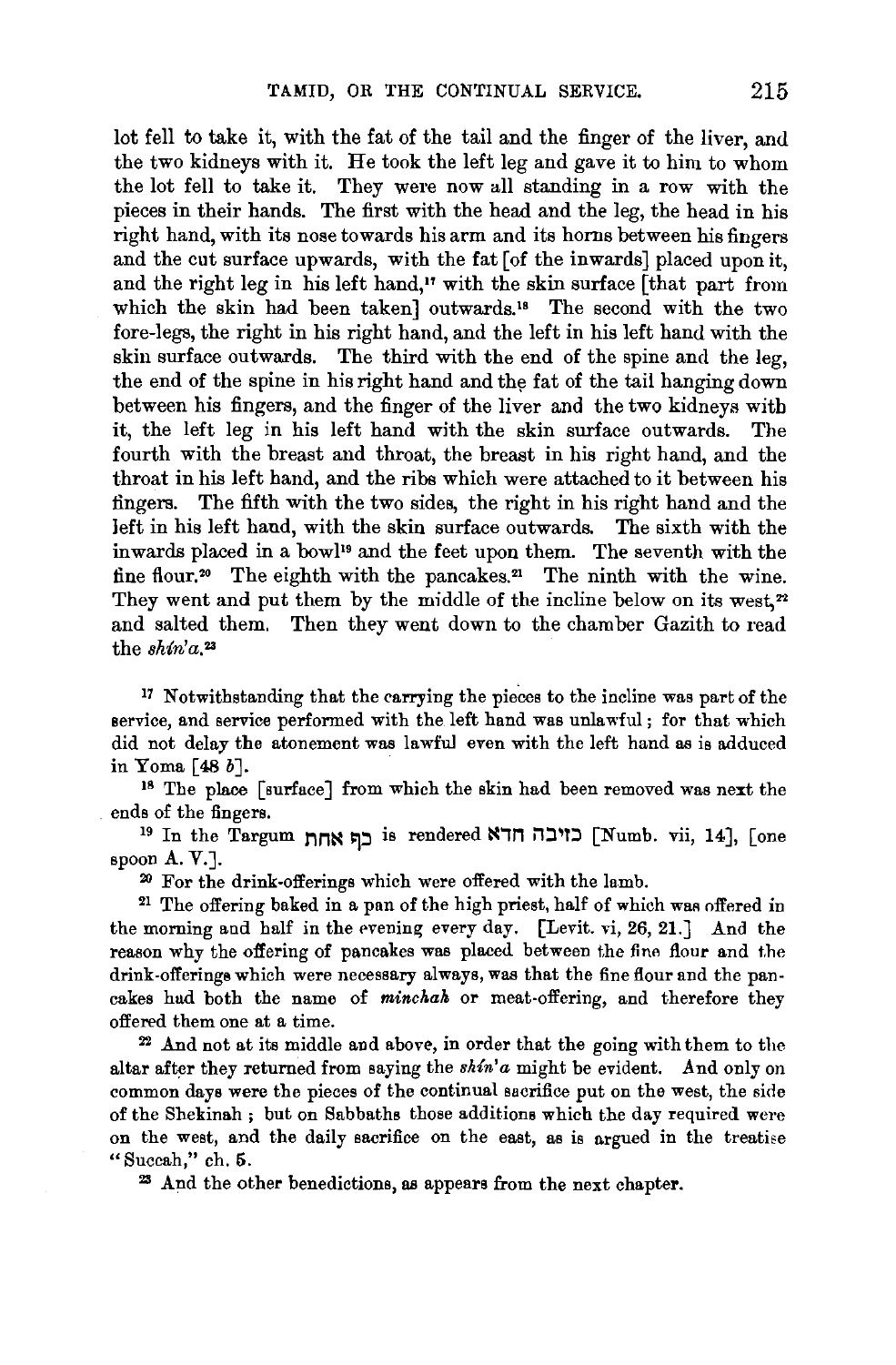# CHAPTER V.

l. THE prefect said to them "pronounce a blessing,"1 and they pronounced it. Then they read the ten commandments; then *shin'a v'haiah*  im shamo'a and *vayomer*. They pronounced three blessings with the people,• viz. : *emeth v'yatzib, 'abodah,* and the blessing of the priests, and on Sabbath they added a blessing for the watch which was going off duty.•

2. He said to them "those who are new to the incense,• come and cast lots." They cast lots and he to whom the lot fell performed the duty. He said to them "new and old,• come and cast lots who shall take up the pieces from the incline to the altar," Rabbi Eliezer the son of Jacob said  $\hat{f}$  he who took up the pieces to the incline took them up to the top of the altar."'

3. They handed them over to the wardens,• who stripped them of their

<sup>1</sup> In the first chapter of "Berachoth" it is explained that this was *ahabah rabah.* And after the day dawned and the sun began to shine they pronounced the blessing *botze roor.* The observance of the order of the blessings was not essential.<br><sup>2</sup> Because they were the foundation, y μ, of the law. And by right they

ought to be read every day even in the country places [כולים], towns out of Jerusalem], but this was stopped, because of the complaints of the heretics, who said that they only were given from Sinai, and not the rest of the Law, 3 These were *emetk v'yatzib 'abodak,* and the blessing of the priests. They

read the passages only and did not lift up the hands, because the priests did not lift up their hands until after the offering of the lamb and the incense, as is said in the next chapter. They only pronounced these blessings now in order that the lamb might be graciously accepted. And they were not by this exempted from saying the eighteen prayers.<br>4 The watch going out said to the watch entering, "May He who has caused

His name to dwell in this house cause to dwell between you, love and brotherhood, peace and friendship :" for on every Sabbath one watch entered for the service, and the watch who had served went out.<br><sup>6</sup> Ye to whom the lot never yet fell to offer the incense come and cast lots.

They never allowed one to whom thelothadonce fallen to offer the incense to do it a second time because he became rich, for it is written [Deut. xxxiii, 10. 11] "they shall put incense before thee, &c. . . . . bless, Lord, his substance." On this account they did not let any priest offer it a second time, in order that all should be made rich and be blessed by it. 6 As he had said in reference to the incense, "priests new to the office only,"

he said now, "new with old," that is to say those to whom the lot has fallen on other occasions, and those to w horn it has not fallen, come and cast lots.

<sup>1</sup>The lot was not so, and the decision was not in accordance with the view of Rabbi Eliezer ben Yacob.<br>8 Those priests who had made themselves ready, and to whom no lot had

fallen, and who were dressed in the garments of the priesthood, they handed over to the wardens who were deacons employed in the necessary duties of the Sanctuary, in order that they might strip them of the sacred garments that were upon them.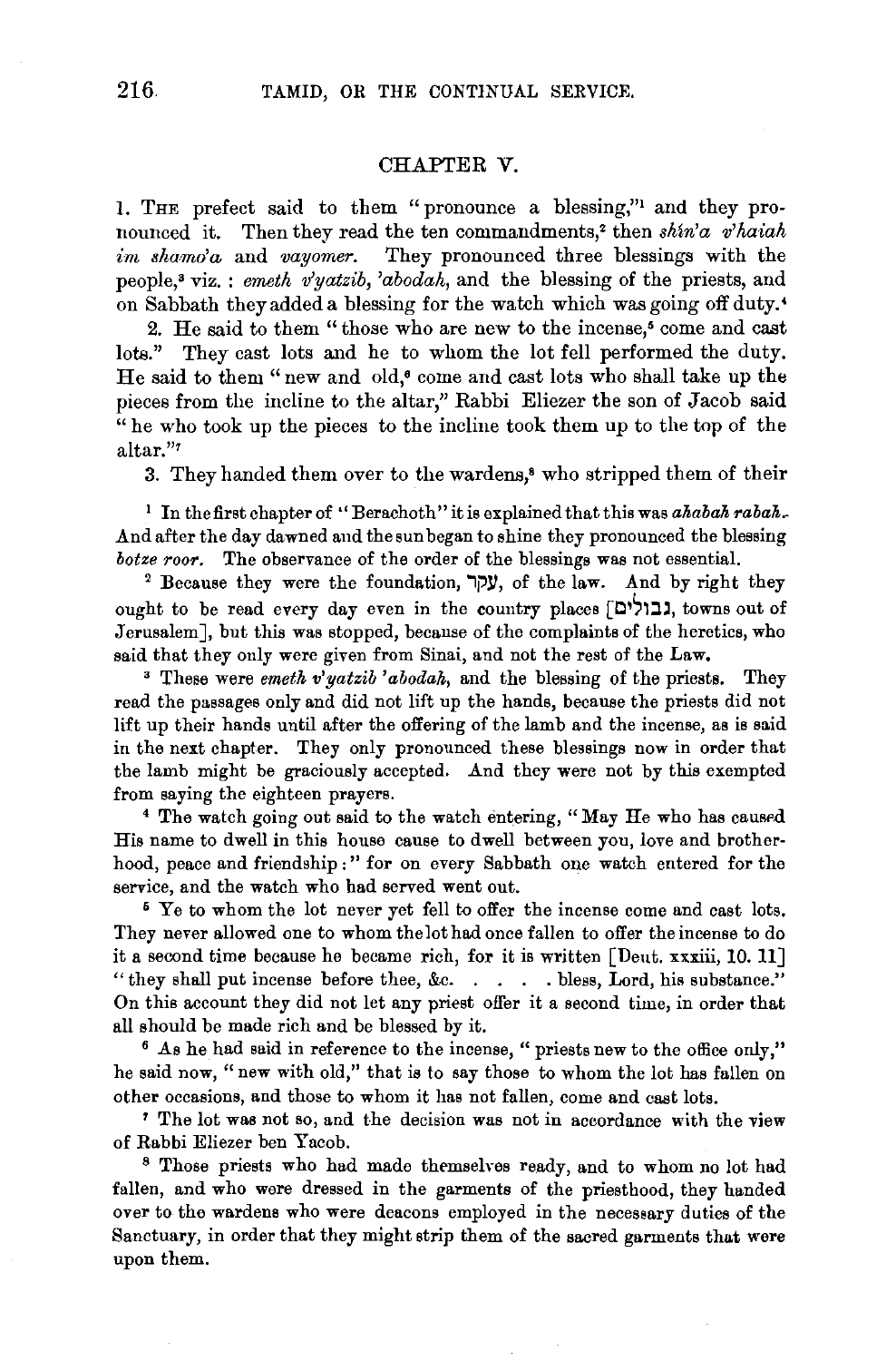clothes, leaving upon them their small clothes<sup>9</sup> only. And there were niches there upon which were written the uses of the garments.'•

4. He to whom the lot fell to offer the incense, took the *kaf* [A.V. *spoon,* Numb. vii, 20]. The lc~f resembled a large golden *tirlcab* containing three *cabs*, and the *bazik*<sup>11</sup> [or censer] was in it, full and heaped up with the incense.<sup>12</sup> There was a lid to it<sup>13</sup> and a kind of *metotaeleth* over it.<sup>14</sup>

5. He to whom the lot fell to take the censer,15 took the silver censer and went up to the top of the altar, turned the coals this way and that way, and took a portion of them.<sup>16</sup> He then descended and poured them into the golden *censer,"* about a *cab* of the coals being spilled," which they wept into the cesspool,<sup>19</sup> but on the Sabbath<sup>20</sup> covered with the *p'sachtar*.

 $9$  And putting on profane garments, after which they took off their small clothes and leaving all the priestly garments, went their way.<br><sup>10</sup> The niches in which were the breeches had "breeches" written over them,

and those in which were the shirts, "shirts," and the same with the turban and the girdle. And in the order of putting on the garments, the breeches were before all the other sacred garments, for it is written (Levit. vi, 10) " and his linen breeches shall be put upon his flesh," that there should he nothing before the breeches, and then the shirt, then he bound on the girdle, and then wound round the turban. 11 A little *kaf.* 

<sup>12</sup> It was placed in the middle of the large kaf, because when the small one was heaped up the incense would have been spilled upon the ground when it was carried. And it was not possible to use the great *kaf* only, for it was due to the honour of the Most High to empty out of the heaped up kaf upon the coals at the time of burning the incense.<br><sup>13</sup> To the bazik.<br><sup>14</sup> <u>ח</u>~י My masters explained that it was a kind of ring to the

above, by means of which they removed the lid and took it away from the *bazik.*  In Aruch it is explained to be a piece of clothing,  $\Box$  (as in Shabbath 54 a), "a camel may not go out with the ממומלת respecting which it is explained "with which a beast goes out"), which was placed upon the lid of the *bazik* like a kind of small cloth for ornament. [It is a custom in grand oriental houses for the coffee to be brought in covered with a richly embroidered cloth.] 15 To take the coals to the golden altar. There was no lot cast for this, but

he who had obtained by lot the right to offer the incense said to him who was with him come and take the censer with me.<br><sup>16</sup> He took from the consumed inner portions. We do not read here of those

which were almost converted into ashes, for on the contrary the coals taken were solid and incandescent.<br><sup>17</sup> But he did not take them in the golden censer in order that it should not

be spoiled. The law is sparing of the goods of Israel.<br><sup>18</sup> Because they took the coals in the silver censer, which held four cabs, and

emptied them into the golden one of three cabs, and in order that they might carry it full they emptied the coals into it at last [after descending] that being done as an act of honour to the Highest.<br><sup>19</sup> Into the receptacle for water which was in  $\lceil$ under $\rceil$  the court; in order

that the priests might not be burned by them.

 $20$  Because it was unlawful to extinguish them, a certain large versel was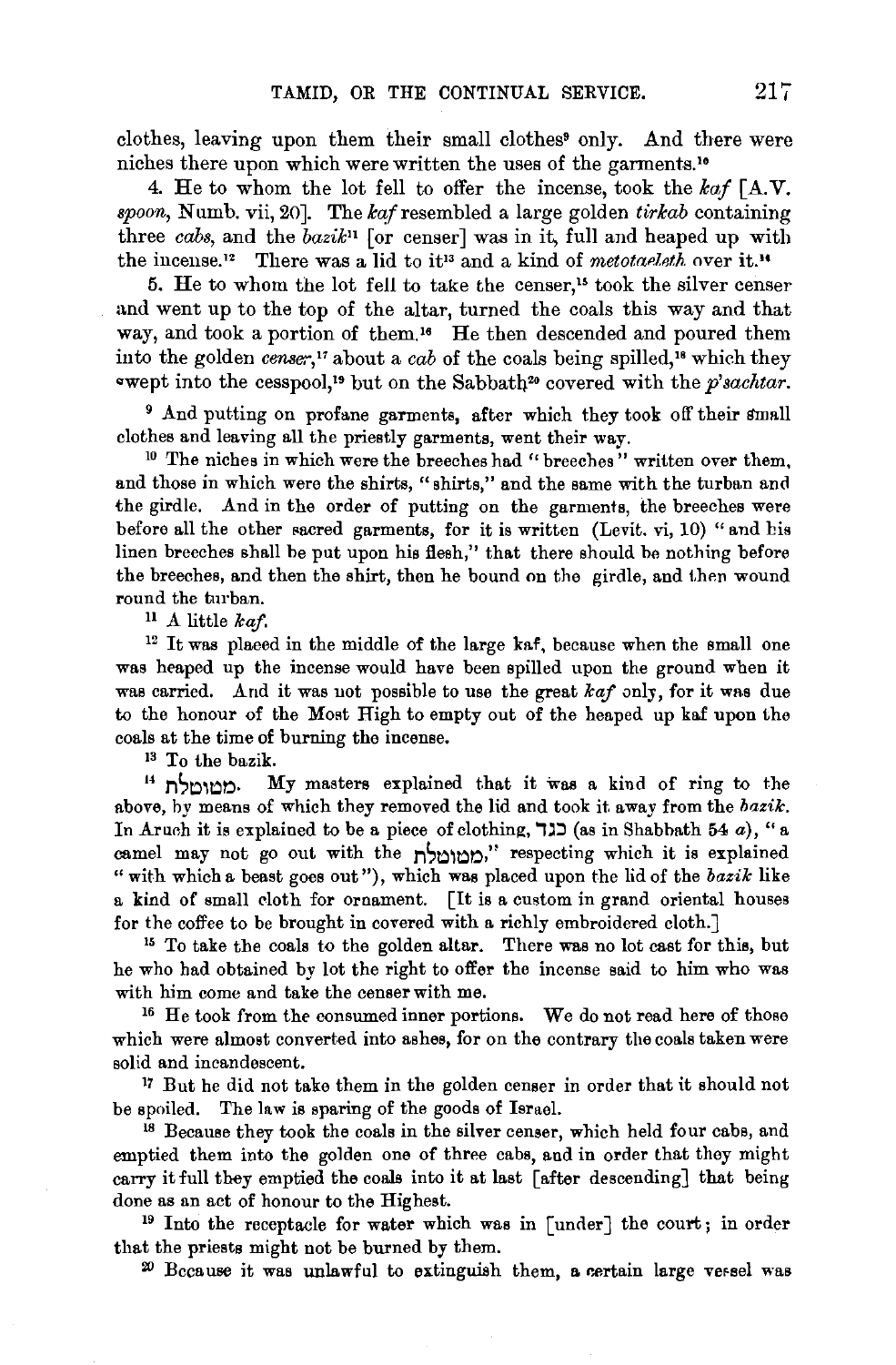The *p*'sachtar was a large vessel holding a lethech<sup>n</sup> [or half homer; *cf.* Hosea iii, 2.] There were two chains *attached* to it,<sup>22</sup> one by which he drew it aud went down, and the other by which he held it from above, in order that it might not turn over. It served three purposes : they inverted it over the coals or creeping things,<sup>23</sup> on the Sabbath, and brought down in it the ashes from the top of the altar.

6. When they came between the porch and the altar, one of them took the *magrejah24* and threw it between the porch and the altar. In Jerusalem one could not hear his companion's voice for the noise of the *magrefah.* It served three purposes : the priest who heard its sound, knew that his brethren the priests were entering to worship, and he hastened and came; the Levite who heard its sound, knew that his brethren the Levites were entering to chant the song, and he hastened and came ; and the captain of the station placed the unclean at the eastern gate.

turned over them. The translation of <sup>1</sup>/<sub>D</sub>, *sirothin* [pots, A. V., Exod.] xxxviii, 3], is **i1<sup>1</sup>nl\,n::lO£l,** *psachta.rvotiah.* 

<sup>21</sup> Half a *chor*, or fifteen *seah*; a chor containing thirty seah.<br><sup>22</sup> To the *psachtar*, one on this side and one on that side, because they let down in it the ashes from the top of the altar as we have said elsewhere. And when they let it down full of ashes on the surface of the *kebesh* which was sloping, one priest was in front who drew it by the chain, and another priest was above the *psachtar* who held it by the chain which was in front of him in order that it should not roll over on the declivity of the *kebesh.* 

 $23$  Any creeping thing found in the court on the Sabbath they covered over with the *psachtar* in order that the priests might not be made unclean by it, for it was not lawful to take it out thence on the Sabbath. Such a Sabbath observance they decreed, even in the Sanctuary. This was only in the court, but if it was found in the Temple itself or in the porch, they took it out at once even on the Sabbath.<br><sup>24</sup> *A* large instrument, which they threw in order that it might cause a sound

to be heard, and the sound proceeding from it served three purposes, which are explained as follows : the priest who heard its sound, if he was not in the court, hastened and came to worship with his brethren the priests ; and the captain of the station who heard the sound of the *magrefah* caused the unclean of the house of the fathers serving that day, who were not fit to serve, to stand at the eastern gates. Some say this was in order to shame them, to make known that it was on account of the uncleanness, קדי, that he was prohibited from serving, so that he might be more careful another time ; and some say it was to obviate suspicion, that he might not be suspected of going to his work and leaving the service, but that it might be known that in consequence of some serious uncleanness, as contact with a creeping thing, or something else, he was prohibited from serving. Rambam writes that lepers who were already cleansed from their leprosy were caused to stand at the eastern gate in order to be ready for the sprinkling of the blood of the trespass·offering upon them.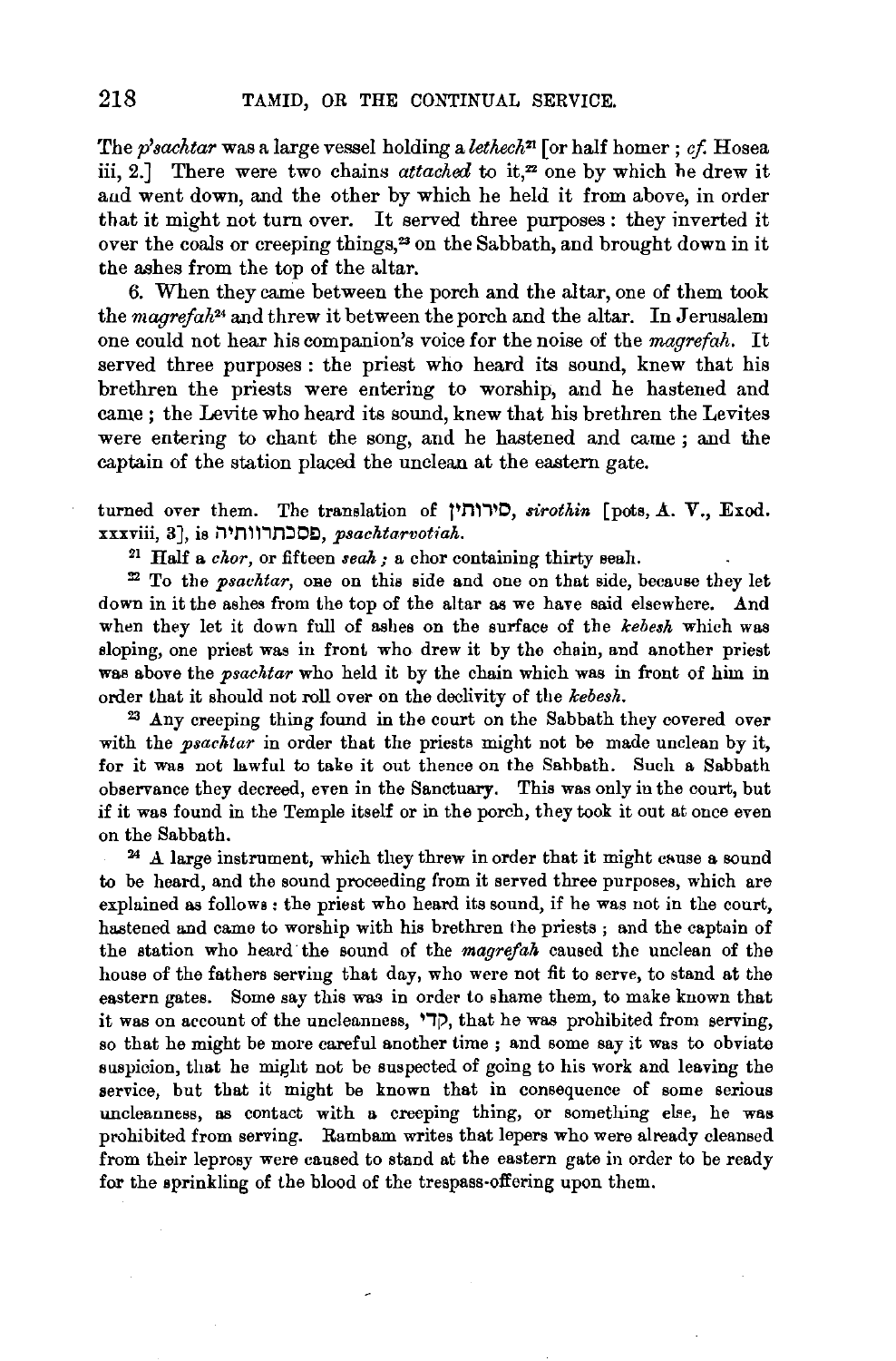## CHAPTER VI.

1. THEY1 began to ascend the steps of the porch, they to whom the lot fell to remove the ashes from the inner altar and the candlestick going before them. He whose lot it was to remove the ashes from the inner altar entered and took the basket, made his prostration and went out.<sup>2</sup> He whose lot it was to remove the ashes from the candlestick entered, and  $if$ he found the two eastern lamps burning, he took the ashes from the eastern one, and left the western one burning, that the candlestick might be lit from it in the evening. If he found it extinguished,<sup>3</sup> he removed the ashes from it and lit it from the altar of burnt-offering.• He then took the can from the second step,<sup>5</sup> and went out.<sup>6</sup>

2. He to whom the lot fell to take the censer, collected the coals' upon the altar,• and spread them out with the bottom of the censer.• Then he made his prostration and went out.

<sup>1</sup> They to whom the lot fell to take the *kaf* and the censer for the coals began to ascend the steps of the porch (for there were twelve steps to the porch), and before them they to whom the lot had fallen to remove the ashes from the inner altar went in order to take out the basket which had been left there, for it was necessary to put the ashes beside the altar on the east, like the ashes of the candlestick. They waited until after the sprinkling of the blood of the daily sacrifice, when he whose lot it was to take the ashes from the candlestick performed the dressing of the two lamps and completed the removal of the ashes from the candlestick, and then the one took out the basket, and the other the can, and poured out the ashes in a certain place near the altar on the east.<br><sup>2</sup> His duty being now finished.<br><sup>3</sup> As after the death of Simeon the Just, when there was no miracle;

whether it was extinguished after the slaying of the sacrifice, or was found extinguished before the slaying of the sacrifice and he lit it, as we have said above in Chapter III. Even if he now found it still burning, since there was no longer a miracle, he extinguished it, and took away its ashes in order to complete the dressing of the two lamps together. 4 Because they never lit the western lamp except from the fire of the altar

of burnt-offering, for it is written (Levit. vi, 13) "the fire shall ever be burning upon the altar," fire of which it is said "continual," for it is written (ib. xxiv, 2) "to cause the lamps to burn continually," from the outer altar it was burning.<br>
<sup>5</sup> The second of the three steps which were before the candlestick.<br>
<sup>6</sup> Having now completed his duty.

7 Which were in the censer. 8 Of incense. 9 In order that the incense should not fall off the coals, he spread them out and extended them so that they did not slope on either side. The translation of rtli'1'1 [Exod. xxxix, 3] is ,,,,, [the word used above in the Mishna]. The incense was burned on the golden altar, not in the censer. But in offering the incense on the day of atonement the coals were left in the censer and upon it the incense was burned. There was no spreading out of the coals on the day of atonement.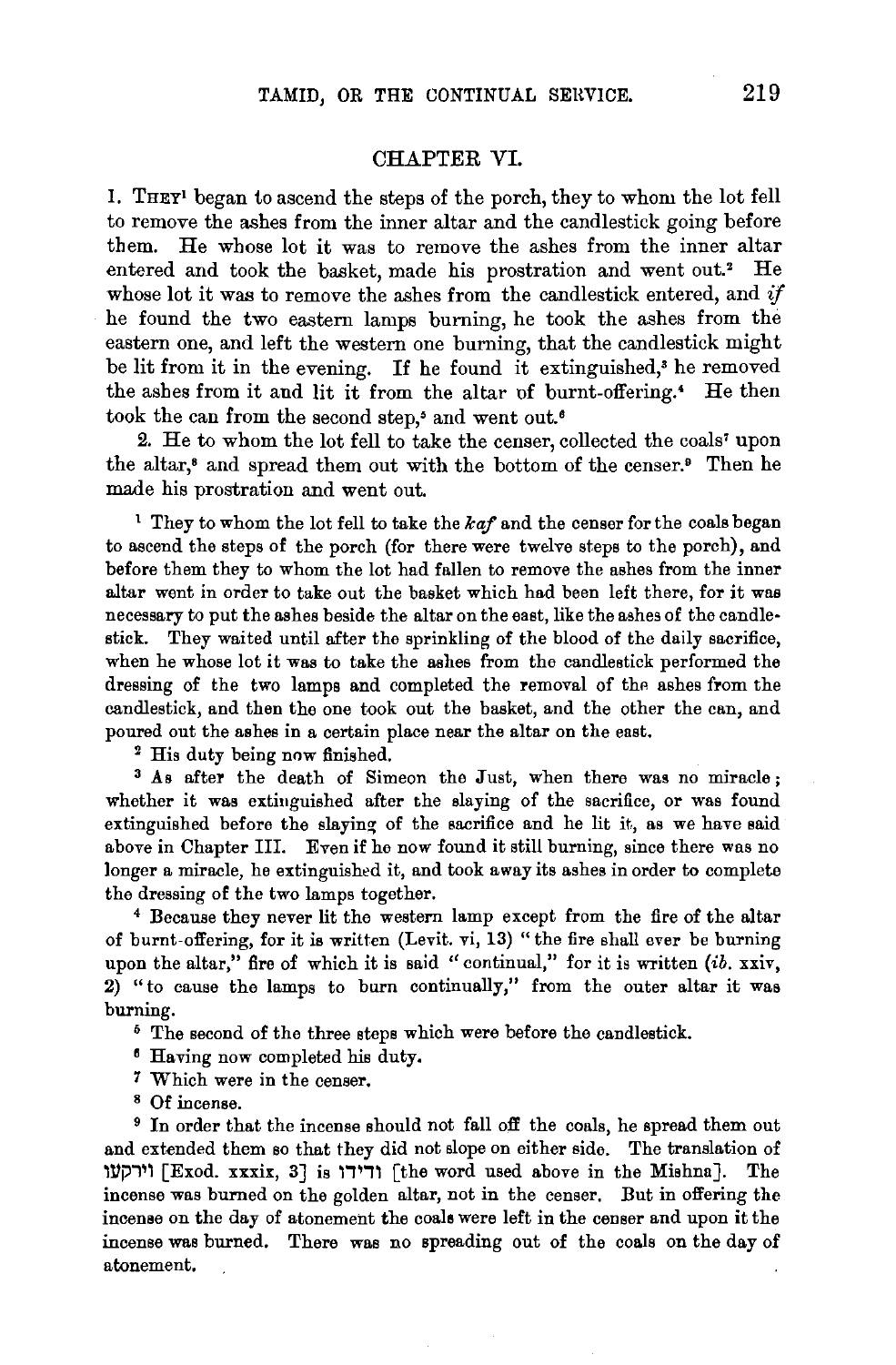3. He to whom the lot fell to offer the incense, took the *bazik* from the middle of the  $kaf$  and gave it<sup>10</sup> to his friend,<sup>11</sup> or relative. If any of the incense in it got spilled into the *kaj,* he gave it to him in his hand. They taught him<sup>12 "</sup> take care that thou dost not begin *to put incense on the coals immediately* in front of thee, lest thou be burned."<sup>13</sup> He began to spread out *the incense* and then went away." He who offered the incense did not offer the incense until the prefect said to him " offer the incense." If it was the high priest, the overseer said "my lord high priest, offer the incense." The people separated,<sup>15</sup> the priest offered the incense, made his obeisance, and went out.

10 The *kaf.* 

<sup>11</sup> Who had come with him into the Temple for this purpose. And if any of the incense which was in the *bazik* became spilled into the *kaf* (because the *bazik* was full and heaped up and sometimes some fell from it into the *kaf)* his friend put the incense which was spilled into the *kaf* into the hollow of the hand of him who offered the incense.<br><sup>12</sup> Because he had never before offered the incense, as we are taught above

"priests who have not before offered the incense, come and cast lots," therefore it was necessary to instruct him. 13 He poured out the incense upon the coals on the western side at a distance

from himself, and if any were spilled at the side next to him, he heaped it up, as we are told in Yoma  $(49 b)$ , "in order that its smoke might be long in coming," and this was an honour, that there should be no delay in the service. And he gathered it together and made a heap on the western side in order that when he came to draw the incense which was near to him, he might heap it upon the western side at a distance from himself, and not be burned by the heap of burning incense. But if he had made the heap in front of him, when he collected the incense which was spilled outside of it, and brought it near to it, his arm would have been burned by the heap of incense which was burning in front of him. And thus the Bareitha teaehes in the fifth chapter of Yoma, at the end of page 53 *b*, "he heaped it up on the inner side, which was the other side to him." 14 That is to say, as soon as he had spread out the incense upon the top of the

coals he went out. 15 All the priests went away from between the porch and the altar at the

time of burning the incense, for it is written (Levit. xvi, 17) "and there shall be no man in the tabernacle of the congregation when he goeth in to make an atonement in the holy *place."* At every atonement that was made in the holy place no man might be in the tabernacle, and hence at the time of offering the incense, and at the time of sprinkling the blood of the bullock of an anointed priest, and the bullock offered for an unknown transgression [Numb. xv, 24] of the congregation, and the kid offered as an atonement for idolatrous worship, the priests went away from between the porch and the altar; but at the time of offering the incense on the day of atonement, they went away from the Temple only, because the incense of the day of atonement was not without in the holy place [היכל] on the golden altar, but within, inside the holy of holies, and therefore it was not necessary for them to go away from between the porch

and the altar, but from the holy place, **S:l'i1•** only.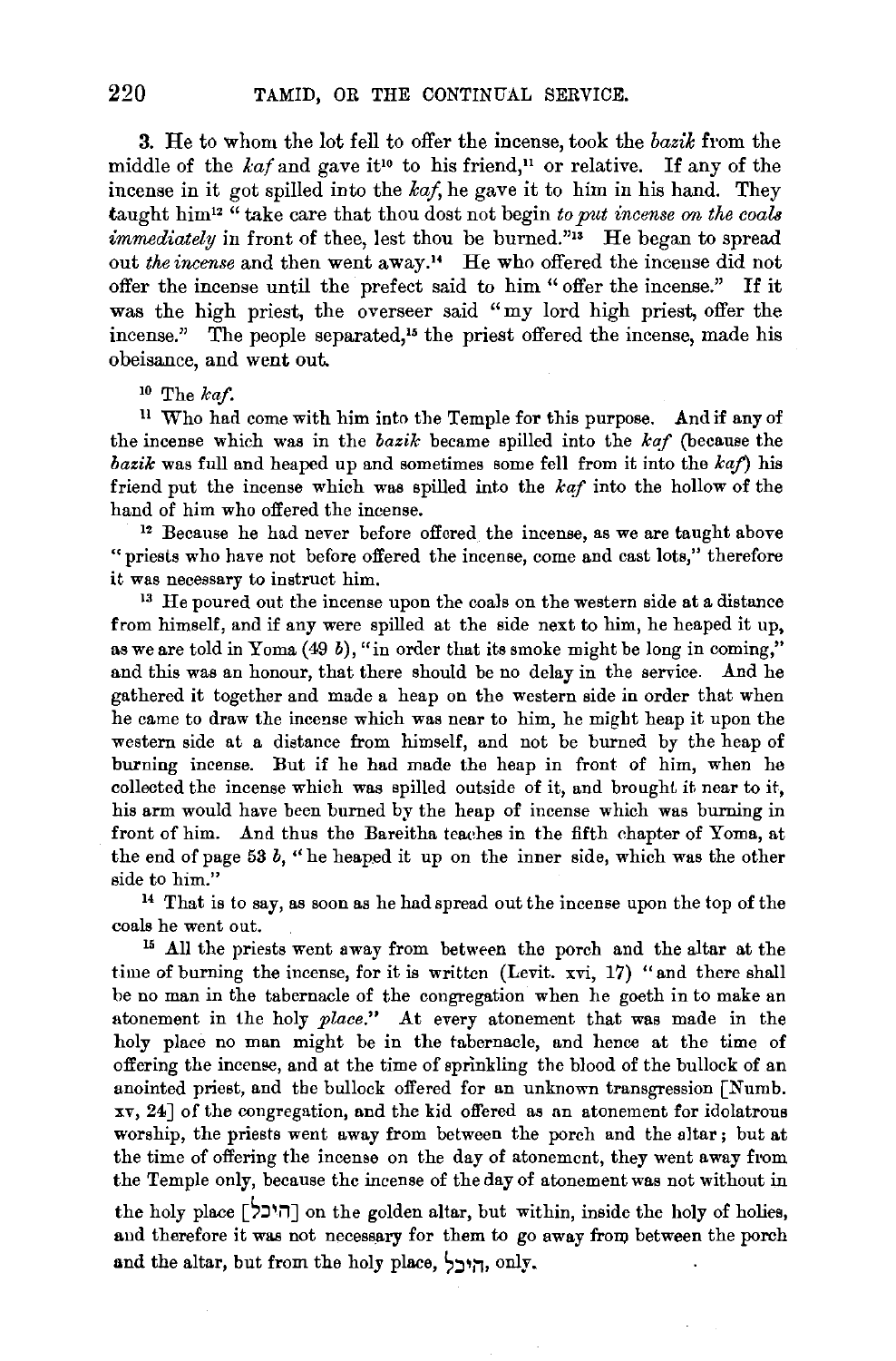#### CHAPTER VII.

1. WHEN the high priest entered to worship,' three *priests* held him, one on the right, one on the left, and one by the precious stones.<sup>2</sup> And when the prefect heard the sound of the feet of the high priest as he was coming out, he raised for him the vail,<sup>3</sup> he entered and worshipped and went out, and his brethren the priests entered and worshipped and went out.

2. They came and stood<sup>4</sup> on the steps of the porch. The first,<sup>5</sup> stood on the south of their brethren the priests, and five vessels *were* in their hands, the basket in the hand of one, the can iu the hand of one, the censer in the hand of one, the *bazik* in the hand of one, and the *kaf* and its cover in the hand of one. They blessed the people with one blessing,• but they who were in the provincial towns said three blessings; and in the Sanctuary one blessing. In the Sanctuary they said the Name as it is written,<sup>7</sup> and in the provincial towns, by its cognomen.<sup>8</sup> In the provincial towns the priests lifted up (the palms of) their hands, to a level with their shoulders,<sup>9</sup> and in the Sanctuary,<sup>10</sup> above their heads, except the high priest, who did not raise his hands above the *golden* plate.<sup>11</sup> Rabbi Judah said,<sup>12</sup> also the high priest raised his hands above the *golden* plate, for it is said (Levit. ix, 22), "and Aaron lifted up his hand towards the people and blessed them."

<sup>1</sup> In the holy place-Temple,  $\tau$ <sub>1</sub>. This is not said of an entering which was not necessary,

<sup>2</sup> Which were on the shoulders of the ephod [Exod. xxviii, 12].  $\delta$  The vail which hung at the doorway of the porch, because there were no doors to the doorway of the porch, as there were to the other doorways in

the Sanctuary, but a vail only.<br>4 After they had pronounced a blessing, and read, and performed those services mentioned above, they came to the steps of the porch. 5 Those five priests in whose hands were the five vessels. 6 Three verses of the priests' blessing, *yebrakakh, yr.ir,* and *yesa.* The

author calls it one blessing, because they did not repeat after them Amen between the verses, as was the custom in the provincial towns.

7 With *yod he* [i1li1'].

8 With *A.leph daleth* ['),~]. Because they did not speak *[lit.* record] the Name as it is written except in the Sanctuary only, for it is said [Exod, xx, 24], " in all places where I record my name, I will come unto thee and I will bless thee;" they transpose it and explain it " in every place where I come unto thee

and bless thee," *i.e.*, in the Sanctuary, "there I will record my name." 9 Because the lifting up of the hands was necessary, for it is written [Levit. ix, 22], "and Aaron lifted up his hand toward the people and blessed them," and it is written  $\lceil$  Deut. xviii, 5 $\rceil$ , "him and his sons for ever." As the lifting up of the hands refers to him, so also the lifting up of the hands refers to his sons for ever.

<sup>10</sup> Because they blessed the people with the *shem hamphorash* [the explained Name, the ineffable Name, of Gorl], and *Sheckinak* was above the joints of their fingers they raised their hands above their heads.

<sup>11</sup> Because the Name was written upon it.<br><sup>12</sup> The decision was not according to Rabbi Judah.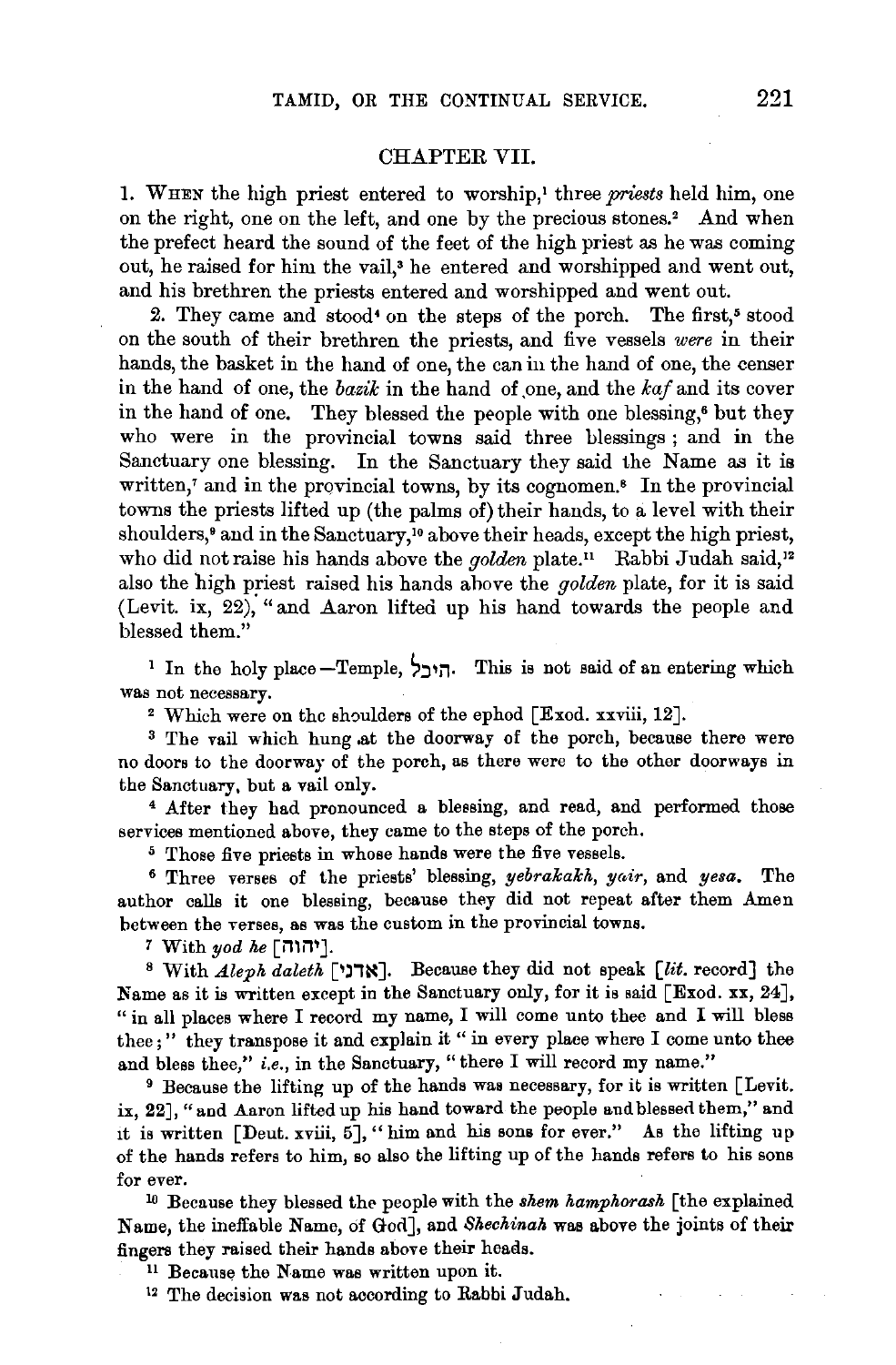3. When the high priest desired to make the offering,'3 he went up by the incline, with the *sagan* on his right. When he reached the middle of the incline,14 the *sagan* took hold of him by the right hand, and led him up. The first *priest* handed to him the head and the leg, and he laid his hands upon them,<sup>15</sup> and threw them<sup>16</sup> upon the altar. The second priest then handed to the first the two fore-legs, and he gave them to the high priest who laid his hands upon them, and threw them *upon the altar.* The second *priest* was now dismissed and went away.<sup>17</sup> And in this manner they handed to him all the other pieces, and he laid his hands upon them and threw them upon the altar. And when he so desired, he laid his hands *upon thern,* and the others threw them *upon the altar.* He now made the circuit of the altar." Where did he begin? From the south-eastern corner, the north-eastern, the north-western, the south-western. They gave to him wine for the drink-offering. The *sagan* stood at the corner,<sup>19</sup> with the cloths in his hand,<sup>20</sup> and two priests stood by the table for the

<sup>13</sup> The high priest made the offering whenever he pleased, and took the part he pleased. 14 And was already somewhat fatigued. 15 On account of the honour of the high priest that his offering should be

regarded as more important than that of other priests.<br><sup>16</sup> As it is explained in reference to the passage " and thou shalt offer thy

burnt-offerings, the flesh and the blood" (Deut. xii, 27) ; as the blood was by throwing, **illing, A. V.**], so also the flesh was by throwing.

<sup>17</sup> But the first remained there to receive the pieces from those who handed them up and to give them to the high priest.<br><sup>18</sup> The high priest who was at the top of the incline, which was south *of the* 

*altar,* turned towards the right (because " every turn that thou makest must be only to the right" [Yoma 55  $a$ ]), therefore he went to the south-east, and thence to the north-east, and so on, until he reached the south-west, the place where were the holes by which the wine and water which were poured out ran down, and passed thence into the *sheteen,* which were the foundations. And there a priest stood and handed to him the wine for the drink-offerings. But the high priest did not carry the wine with him, lest it should be spoiled by the smoke of the fire as he was making the circuit of the altar. And whilst he was making the circuit they turned with the 11111, *tsinoreth*, or fork, the pieces which were not consumed upon the altar. But the other priests when they made the drink-offering of wine went to the left from the incline to the southwest, which was near to the incline, as we are taught in the 6th chapter of Zebachim [Mishna 3], "all who went up to the altar went to the right, except those going up for these three things, a drink-offering of wine, and of water, and a burnt-offering of a fowl; " the wine and the water that they should not become smoked, and the burnt-offering of a fowl also that it should not die from the smoke. And the high priest, who was like a son of the house, might go wherever he pleased, which the other priests were not permitted to do, and also he might turn the pieces with the fork without obtaining the right by lot. And be might go round in order to go to the right. 19 Beside the high priest who came to pour out the drink-offering.

20 To wave when the priest poured out in order that the Levites might know and chant the song, and that Ben Arza might know and play the cymbal as is said below.